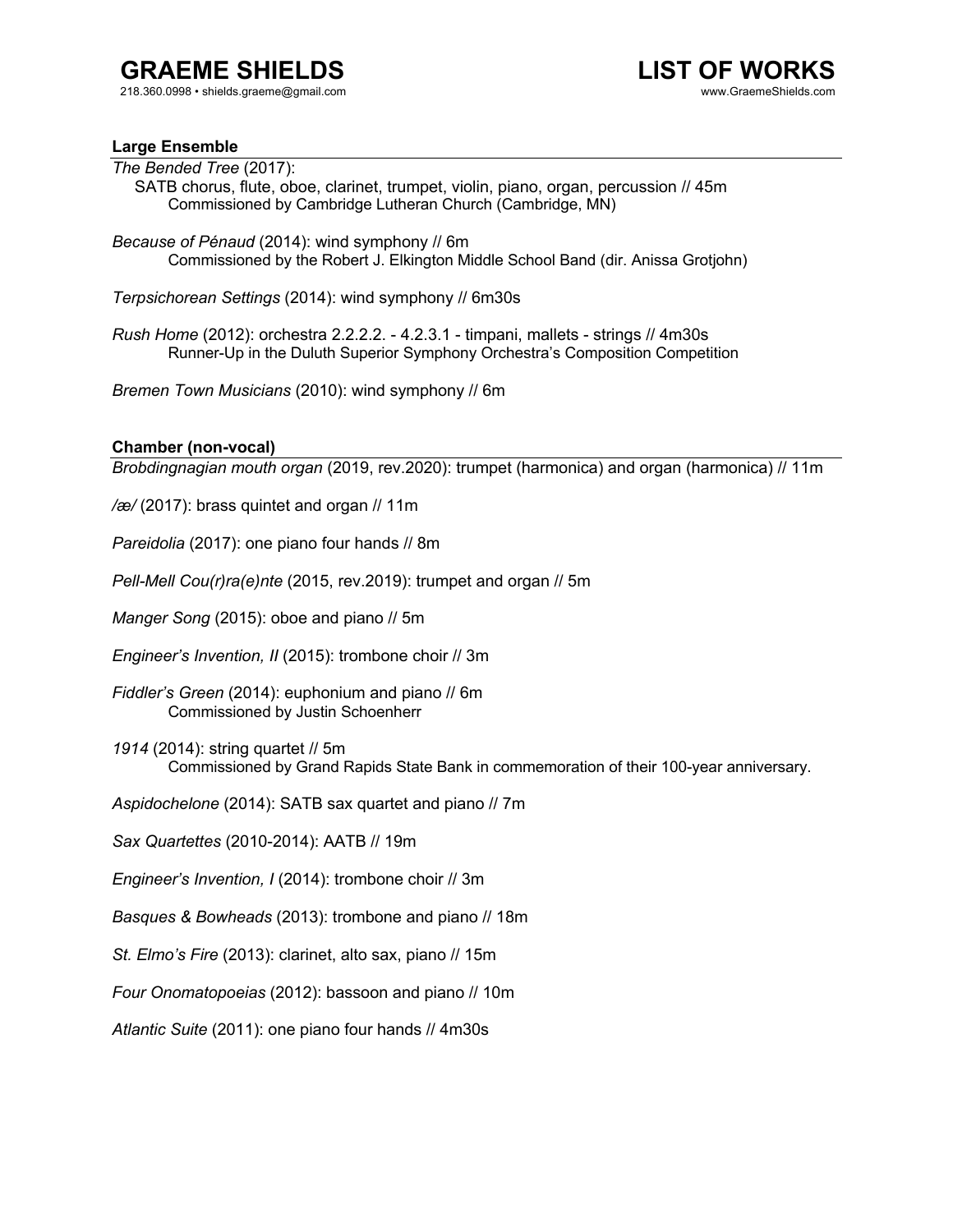#### **Chamber (vocal)**

*solving for x* (2020): four speaking percussionists and fixed media // 10m

*Piercing Sweet…Blinding Sweet* (2019): soprano (pitch pipe), flute (melodica), cello (kazoo), percussion // 7m30s **Itext by Elizabeth Barrett Browningl** Written for Found Sound ensemble

*Reflections* (2017): SATB chorus and organ // 6m30s Commissioned by the Itasca Community Chorus (dir. Sam Evans)

*The Hollow Men* (2012): mezzo-soprano, piano // 12m30s

*New Bird* (2010): SSAATTBB // 5m

*Ditty of First Desire* (2010): bass voice, piano // 5m [text by Federico Garcia Lorca]

#### **Solo**

*P-E-A-C-E in motion* (2020) // 8m Commissioned by Peace Evangelical Lutheran Church (South Haven, MI) for the 20<sup>th</sup> anniversary of the move to their current building

*circle•dances* (2016, rev.2020): pipe organ // 13m

*amalgam* (2018, rev. 2020): mechanical action pipe organ // 15m

*againandagainandagainand…* (2018): pipe organ // 7m

*"…And music shall untune the sky…"* (2018): electronic/pipe organ hybrid // 12m Written for Milwood United Methodist Church (Kalamazoo, MI) and Carl Doubleday

*an intimate space* (2018): mechanical action pipe organ // 10m30s

*form reform* (2017): pipe organ // 7m Written for Peace Lutheran Church (South Haven, MI) for the 500<sup>th</sup> Anniversary of the Protestant Reformation.

*Stromatolites* (2017): pipe organ // 5m30s

*3 tactile directions* (2017, rev.2020): steel string guitar // 12m

*circle•dances* (2016, rev.2020): pipe organ // 13m

*Two Post-Precipitate Phenomena* (2015): piano // 6m30s

*Fourteen Souvenirs of a Young Traveler* (2014-5): piano // 45m

*Quiet Ascension* (2014): organ // 5m